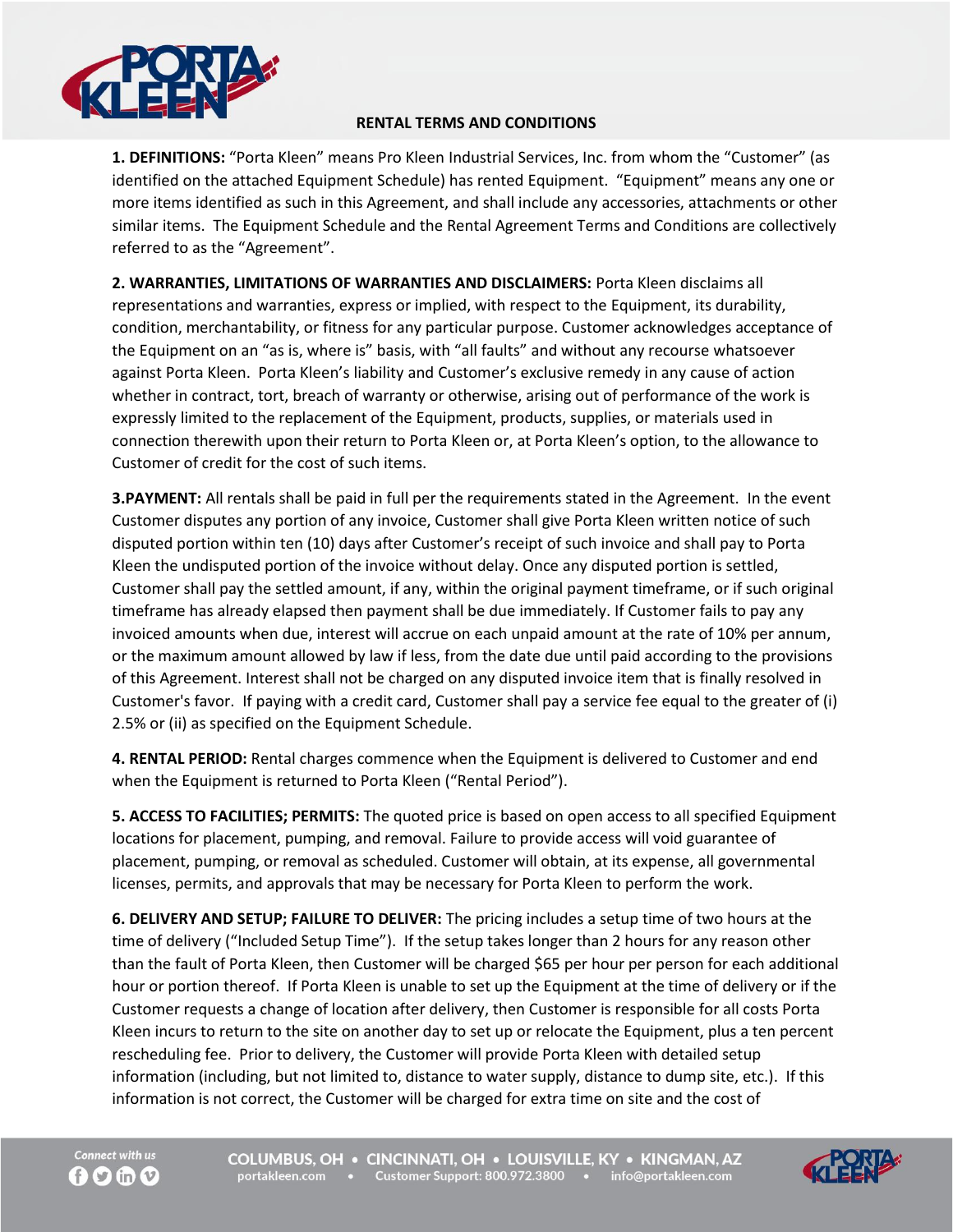

purchasing additional materials needed for setup. Customer releases and discharges Porta Kleen from any and all liability or damages (including consequential and special damages) which might be caused by Porta Kleen's failure or inability to deliver Equipment by a specified date or time.

**7. SITE LOCATION:** Customer chooses the site where the Equipment is to be set up and accepts all responsibility in connection with that choice of location. The pricing is based on: easy access to site, firm and level ground, and a dry location. If during the course of the rental, rain occurs and the ground becomes unstable causing the tractor or trailer to become stuck, Customer will be responsible for additional charges to have the Equipment removed. Porta Kleen is not responsible for any damage caused to property when it follows the Customer's direction on where to drive to set up the Equipment, except to the extent such damages are caused by Porta Kleen's sole negligence.

**8. RECEIPT AND INSPECTION OF THE EQUIPMENT:** Customer acknowledges that Customer has inspected the Equipment prior to taking possession thereof, finds it in good working order and repair, and suitable for Customer's needs.

**9. USE OF EQUIPMENT:** Customer will not move, and will not allow anyone to move, the Equipment. Customer agrees, at Customer's sole expense, to comply with all municipal, state and federal laws, ordinances and regulations (including OSHA) which may apply to the use of the Equipment. Customer acknowledges that Porta Kleen has no responsibility, but has the right to inspect the Equipment and observe the use of the Equipment while it is in Customer's possession.

**10. RETURN OF THE EQUIPMENT:** The Equipment must be returned to Porta Kleen in the condition and repair as when delivered to the Customer, subject to reasonable wear and tear.

**11. ALTERATIONS OF EQUIPMENT:** Customer will make no attachments or alterations to the Equipment without prior written consent from Porta Kleen; otherwise, Customer will be charged for labor and materials to put the Equipment back into its original form.

**12. RISK OF LOSS:** Customer is liable for all damages to, or loss of, the Equipment during the Rental Period, including, but not limited to, damages or loss caused by fire, theft, accidents, and vandalism, except to the extent the damage is caused by Porta Kleen. In the case of loss or destruction of the Equipment, inability or failure to return same to Porta Kleen for any reason whatsoever, Customer will pay Porta Kleen the then full replacement value of the Equipment. If the Equipment is returned in a damaged or excessively worn condition, Customer shall pay Porta Kleen the cost of repair on the Equipment. All repairs must be performed by authorized Porta Kleen personnel. The intent of this Section 12 is a recognition that Customer has control of the Equipment without supervision by Porta Kleen and, as such, Customer is responsible for keeping the Equipment in the same condition the Equipment was in when delivered to Customer less normal wear and tear.

**13. INDEMNITY AND HOLD HARMLESS:** Customer acknowledges and assumes all risks inherent in the operation and use of the Equipment by the Customer, or associated with the Equipment, and will take all necessary precautions to protect all persons and property from injury, illness, or damage while in possession of the Equipment. Porta Kleen shall not be responsible to the Customer or any other party, and Customer releases Porta Kleen, for loss, damage, injury or illness (including any loss of profits, business interruption or other incidental, indirect, special, punitive, or consequential damages) caused



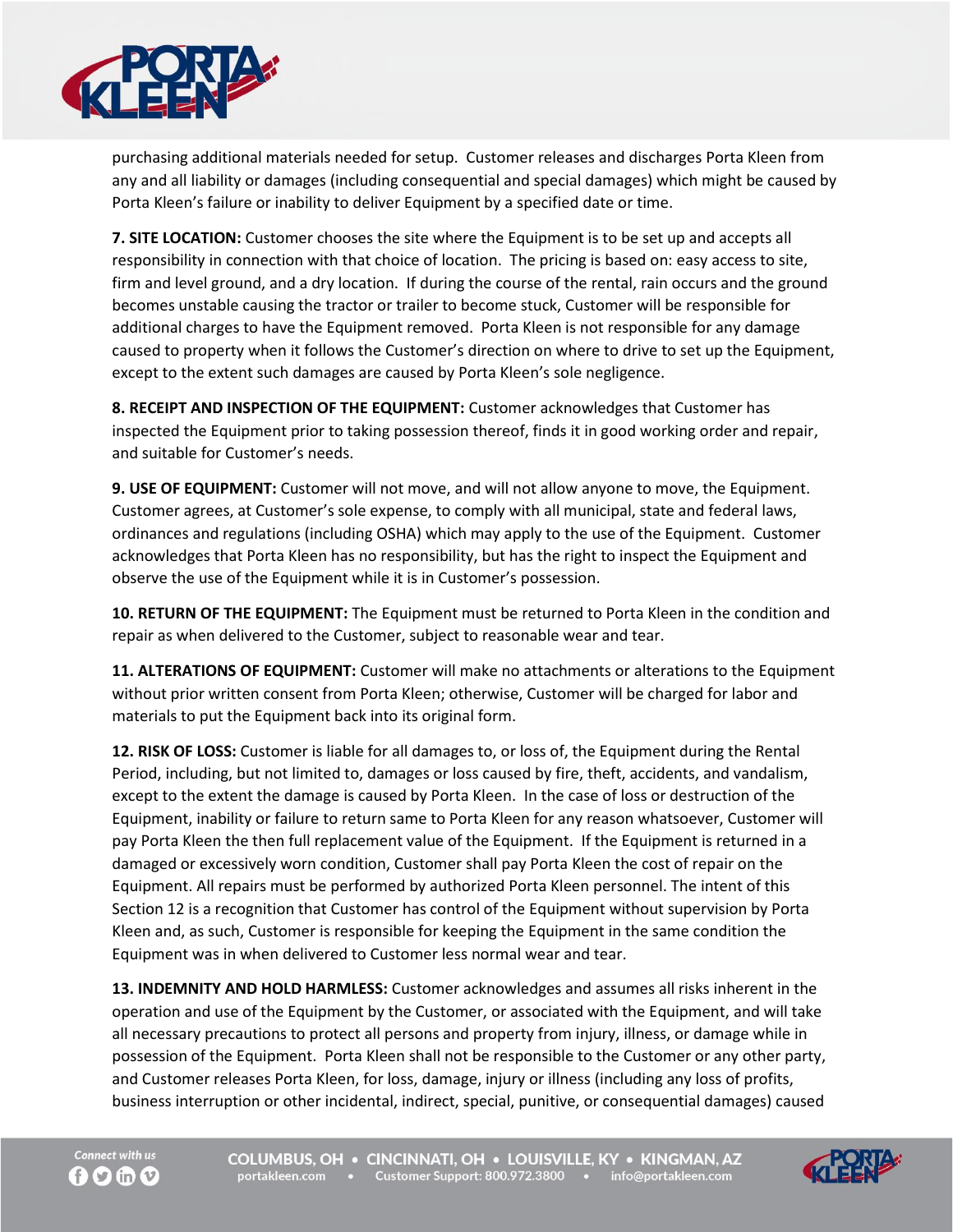

by, resulting from, or in any way connected with the Equipment, its operation or use, any defect with respect thereto, or a breach of Porta Kleen's obligations herein. To the fullest extent permitted by law, Customer indemnifies, releases, holds Porta Kleen harmless and at Porta Kleen's request, defends Porta Kleen (with counsel approved by Porta Kleen), from and against any and all liability, claims, fines, forfeitures, seizures, confiscations, penalties, contamination and damages of any kind (including attorneys' fees) for any and all damages, injuries, illnesses or death to persons or property arising from the use, maintenance, repair, instruction, operation, possessions, ownership or rental of the Equipment, however the cause. Customer's indemnity obligations shall survive the expiration or termination of this Agreement. If any part of this Section 13 is determined invalid by a court of competent jurisdiction, Customer agrees that this clause shall be enforceable to the fullest extent permitted by law. Customer shall notify Porta Kleen of any and all such proceedings. Customer shall notify Porta Kleen immediately of an accident or collision involving the Equipment. Customer will furnish Porta Kleen a detailed written report of such accident or collision. In the event a claim is made against Porta Kleen by an employee of Customer, Customer agrees that it will indemnify Porta Kleen to the same extent as if the claim were made by a non-employee of Customer, and expressly waives any defense or immunity it may have under any applicable Workers' Compensation Laws or any other statute or judicial decision, disallowing or limiting such indemnification and consents to a cause of action for indemnity.

**14. COMPLIANCE WITH LAW:** Porta Kleen and Customer agree to comply with all applicable federal, state and local laws and ordinances and all lawful orders, rules or regulations of any constituted authority, relative to this Agreement; provided, however, that if any such law, ordinance, order, rule or regulation requires the expenditure of funds for compliance, Customer shall be responsible for the payment of such funds.

**15. FORCE MAJEURE:** Except for the obligation to pay, neither party shall be liable for its failure to perform hereunder due to contingencies beyond its reasonable control, including but not limited to strikes, riots, war, fire, acts of God, breakdown of equipment, and compliance with any law, regulation or order of a governmental body.

**16. TITLE:** This Agreement is not a contract of sale and, as such, title to Equipment shall at all times remain with Porta Kleen. Customer shall keep the Equipment free and clear of all mechanics and other liens and encumbrances.

**17. DEFAULT:** Should Customer in any way fail to make payment or perform, observe or keep any provision of this Agreement, Porta Kleen may at its option do any one or more of the following: a) terminate this Agreement without notice; b) declare all charges immediately due and payable and commence legal action thereof; c) take possession of the Equipment, holding the Customer liable for all rental and other charges; and d) pursue any other remedies available by law. Customer shall pay Porta Kleen all costs of recovery of payment, including legal fees, interest, etc.

**18. REPOSSESSION:** In the event of any actual or anticipated breach by Customer, Porta Kleen's employees or agents may, without notice or legal process, go upon the property where the Equipment is located and take all action necessary to repossess the Equipment. Customer waives any right of action and claims for trespass, damages and losses, physical or pecuniary, caused thereby, and shall pay all costs and expenses incurred by Porta Kleen in retaking the Equipment.



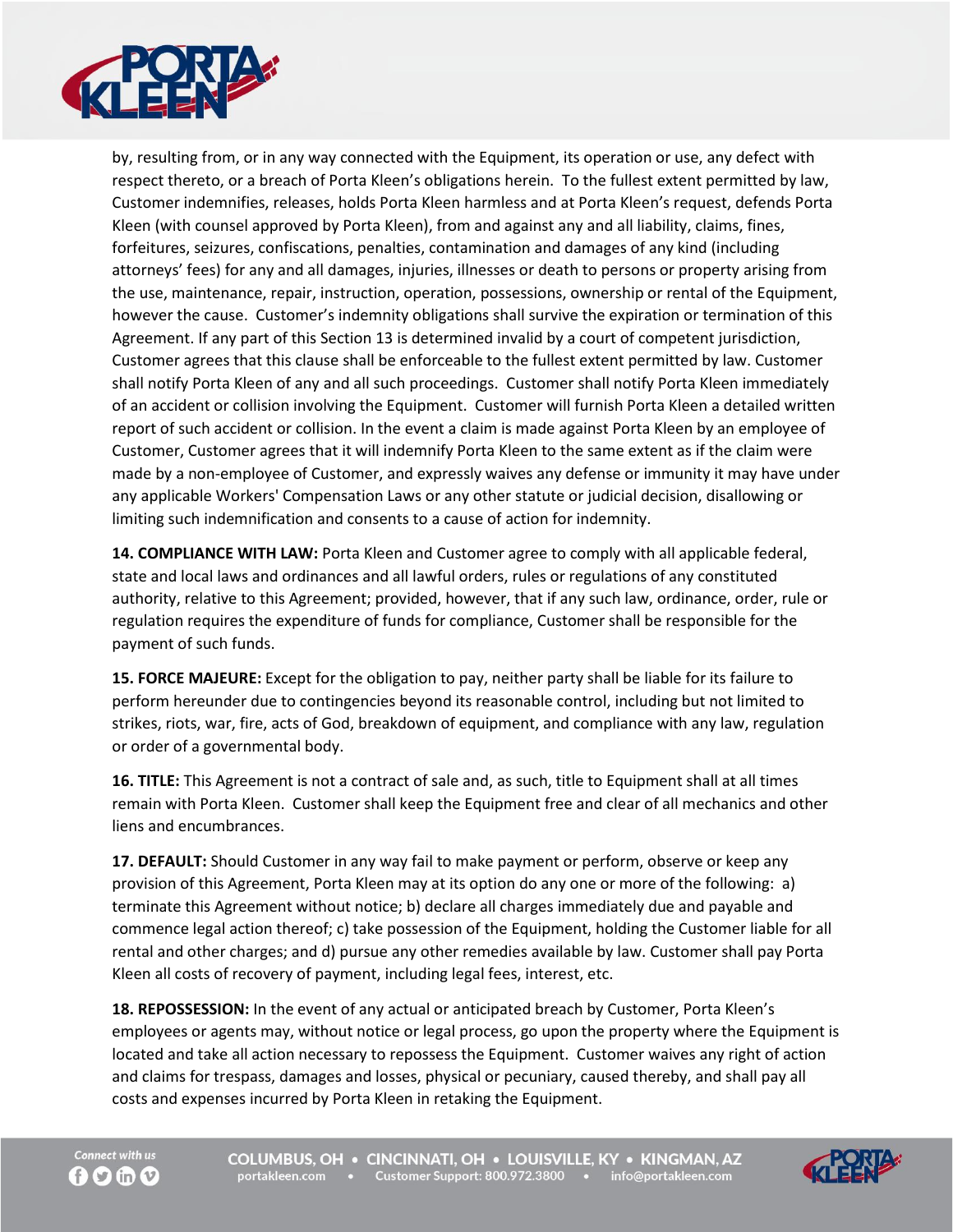

**19. TAXES:** Federal, state, or local indirect taxes, including but not limited to sales and/or use taxes, VATA taxes, GST taxes, transfer taxes or any similar tax are not included in the rates set forth herein. Customer assumes full responsibility for the payment of these taxes but is not responsible for payment of any payroll, workers' compensation or other taxes paid regarding Porta Kleen's internal operations.

**20. SEVERABILITY:** The provisions of this Agreement are severable, and if any clause or provisions hereof shall be held invalid in whole or in part in any jurisdiction, then such invalidity or unenforceability shall affect only such clause or provision, or part thereof, in such jurisdiction and shall not in any manner affect such clause or provision in any other jurisdiction, or any other clause or provision in this Agreement in any jurisdiction. Any such clause or provision held invalid or unenforceable, in whole or in part, to the extent permitted by law, shall be restricted in applicability or reformed to the minimum extent required for such clause or provision to be enforceable.

**21. CANCELLATION:** Customer shall pay a deposit to Porta Kleen. \$100 of the initial deposit is nonrefundable; thereafter, the following schedule is used to determine the refund of any deposit based on the number of calendar days from the time of cancellation to the scheduled delivery date:

| <b>Number of Days</b> | <b>Percent Refunded</b> |
|-----------------------|-------------------------|
| 30 Days or more       | 100% minus \$100        |
| 21 to 29 Days         | 75%                     |
| 14 to 20 Days         | 50%                     |
| 8 to 13 Days          | 25%                     |
| 0 to 7 Days           | 0%                      |

**22. GOVERNING LAW:** The federal and state courts in Ohio (Franklin County) shall have exclusive jurisdiction over all matters relating to this Agreement. Trial by jury is waived. Service of process may be effected by certified mail, return receipt requested. Porta Kleen shall be entitled to decrees of specific performance (without posting bond or other security) in addition to such other remedies as may be available.

**23. ENTIRE AGREEMENT:** This Agreement represents the entire agreement between the Customer and Porta Kleen. Customer accepts this Agreement (including unqualified acceptance of these terms) by taking delivery of the Equipment, paying the deposit, or by signing this Agreement. There are no oral or other representations or agreements not included herein. None of Porta Kleen's rights or Customer's rights may be changed and no extension of the terms of this Agreement may be made except in writing, signed by both Porta Kleen and the Customer. The use of Customer's purchase order number on this Agreement is for the Customer's convenience only. This Agreement supersedes any purchase order or other Customer provisions of terms and conditions whether sent to or received prior, or subsequent to this Agreement. Both parties agree that a facsimile or electronic version of this Agreement will hold the same force and effect as a signed original.